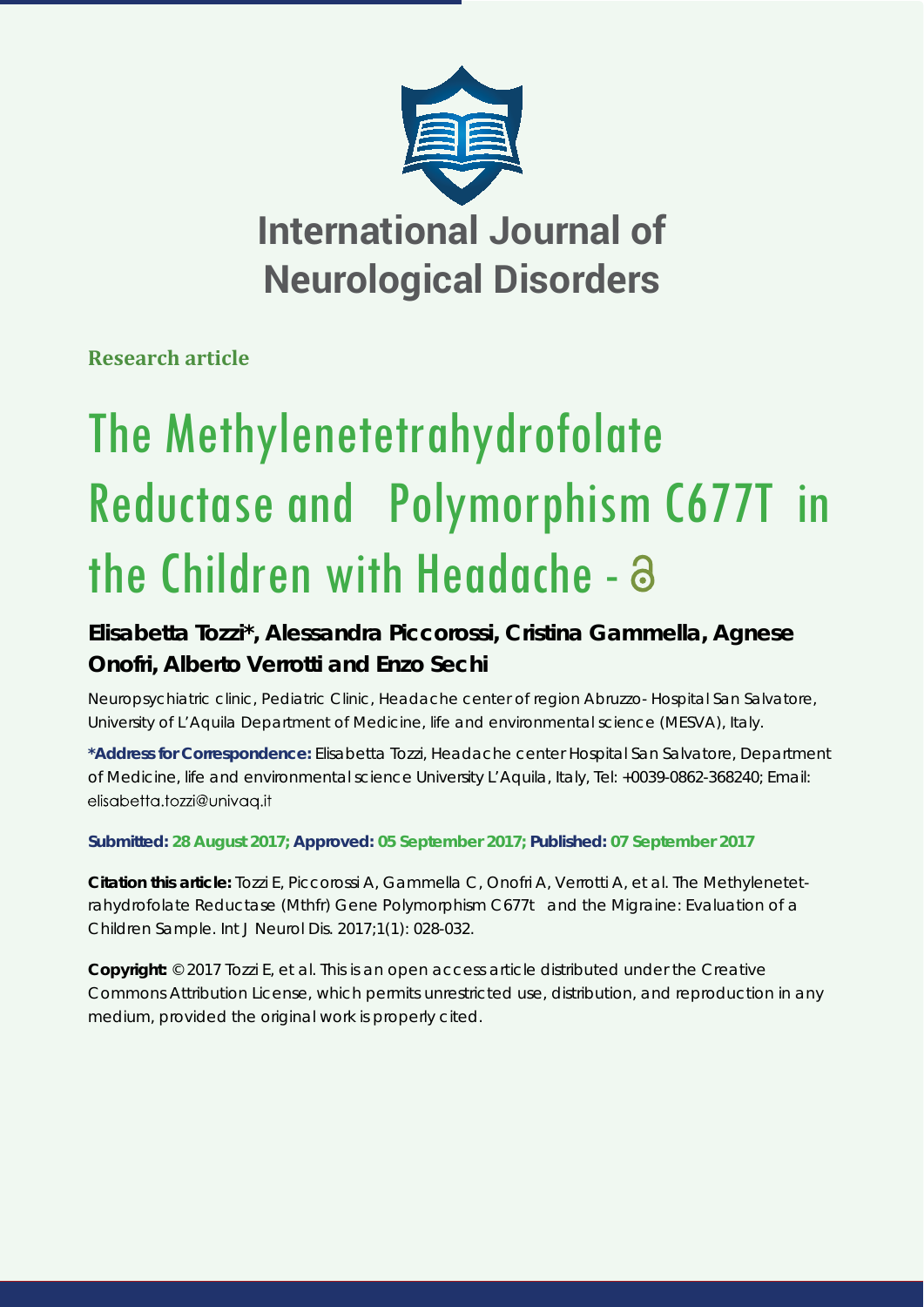#### **ABSTRACT**

**Background**: The headaches are a heterogeneous clinical manifestations characterized not only by pain but also by a severe multifactorial disabilities, often associated with other comorbidities that severely affects the patient's quality of life. And 'it is known for some time the risk of cerebrovascular disease in migraine patients. Numerous studies showed the association between the enzyme MTHFR mutations , the T allele and genotype TTand migraine, particularly migraine with aura.

**Aim of the study**: On the basis of theliterature data we propose to evaluate the prevalence of the MTHFR mutation in the population of patients admitted to a headache center of the childhood.

**Materials and methods:** Weexamined 226 children, aged 5-17 years,admitted to "Headache Center" of Children Neuropsychiatry of Hospital San Salvatore L'Aquila, from 2013 to the year 2015. The diagnosis of headache are made according toICHD III criteria. The identification of the MTHFR C677T polymorphism of the enzyme was carried out by the Real-time PCR qualitative. The statistical analysis by SAS System.

**Results:** Diagnosis of migraine without aura in 96 patients, migraine with aura in 39, in 18 chronic migraine, Frequent episodic tension-type headache in 40, chronic tension type headache in 20 and in 13 other headaches. 61 patients are without mutation, 85 with heterozygous mutation, and 28 homozygous. Therefore, the mutation is present in 147 patients with a percentage of 65%. The heterozygous mutation is present in 50.56% of females and 47.06% males; the homozygous in 10.19% and 12.94% in females than males. In migraineurs the mutation is present in 66.67% compared with patients with tension-type headache (33.33%), homozygous is the 70.37% versus 29.63% (*p* <0.001). Homocysteine levels are elevated only nell'8.69% of mutated patients, of which 5/12 patients have a mutation in homozygosity.

**Conclusions**: We confirme the statistical association between MTHFR mutationboth in the heterozygous and homozygous forms and migraines.The migraines with aura, unlike the literature, does not seem to have a important role. Also the homocysteine not seems statistically affect the trends of the forms of headaches examined.

**Keywords:** Migraine; Children; Homocysteine

#### **INTRODUCTION**

Migraine is a common debilitating disorder associated with multiple symptoms and not only with the pain. The migraines are on a chapter of "The International Headache Society classification, 2013 version" [1] and were considered two different categories: migraine with aura (MA) and migraine without aura (MO). The MA has been related to Methylenetetrahydrofolate Reductase (MTHFR) gene mutation and high levels of Homocystein (Hcy) [2-8] Hcy is a product of methionine metabolism and is a sulfurcontaining amino acid [2-4] MTHFR is an enzyme responsible for the conversion of Hcy to methionine and it catalyzes the reduction of 5,10-methylenetetrahydrofolate (CH2-THF) to 5-methylenetetrahydrofolate [4]. If Hcy is not properly metabolized, its high levels could be associated with vascular damage and endothelial re modeling, this condition could be responsible of a reduction in blood oxygenation in brain circulation close to onset and maintenance of migraine attacks  $[5,6]$  The polymorphism most frequently identified is C677T and it is related not only to migraine, but also to other neurological/ psychiatric and organic symptoms as neural tube defects, cerebrovascular and cardiovascular disease, hypertension, glaucoma. Among neurological and psychiatric disorders that are associated with migraine, depression, anxiety disorders, epilepsy and sleep disorders are reported. More recently, an association with cardiovascular disease has been highlighted, particularly with ischemic stroke [4-7]. C677T polymorphism is characterized by a substitution of an alanine with avaline at position 222; this substitution leads to a reduction on enzyme activity [6]. Subjects with the C677T variant present reduced capacity to remethylate Homocystein to methionine, these conditions increase Homocystein plasma levels [6,8].

#### **Objective of study**

Aim of the study was the evaluation of one MTHFR gene mutation in a group of patients suffering from primary headache.



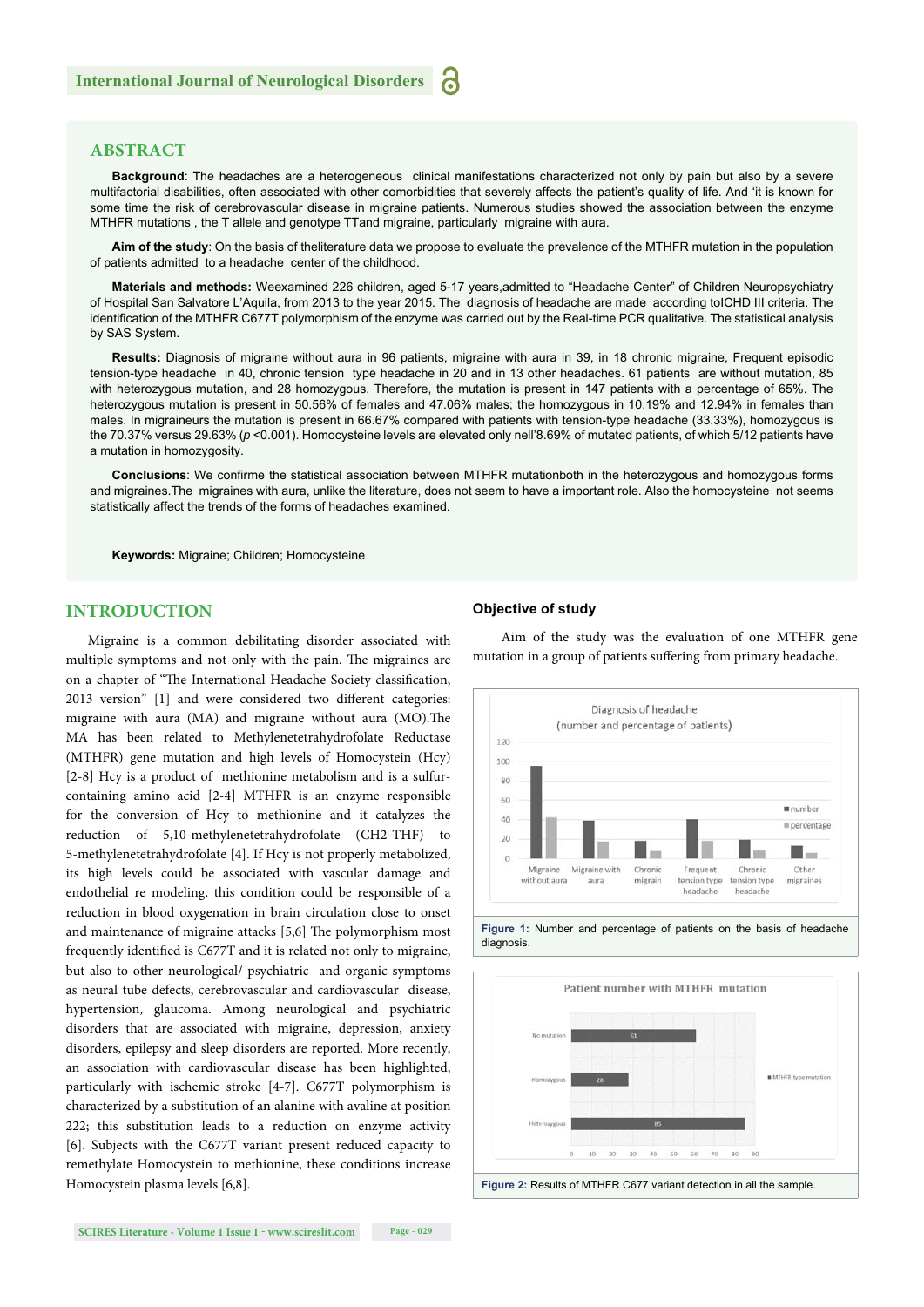#### **International Journal of Neurological Disorders**





| <b>Table 1:</b> Homocystein serum values (µmo/l) (Mean +/- Standard deviation SD). |                          |     |                 |      |     |
|------------------------------------------------------------------------------------|--------------------------|-----|-----------------|------|-----|
|                                                                                    | Patients n°   Mean value | SD  | Median<br>value | max  | min |
| 226                                                                                | 10.0                     | 3.7 | 9.5             | 37.1 | 3.8 |

### **MATERIALS AND METHODS**

The study population wass enrolled in the Department of Neuropsychiatric affering to Regional Headache Center of Region Abruzzi, University of L'Aquila. The patients were recruited according to temporal criteria by observations sequentially during the years 2015 and 2016. The children are born in Italy from parents italians. The diagnosis of headache was made according to ICHD-III criteria [1]. The sample of study consists of 226 patients, 116 females and 110 males, aged between 11 to 13 years. Whole blood samples were collected using EDTA tubes and transferred in an upright position to local lab, where were stored at -20°C to freezer. During patient diagnostic evaluation we detected C677T variant of Metylenetetrahydrofolate reductase based on the Real-Time Polymerase Chain Reaction (RT-PCR), we considered the homozygous and heterozygous T alleles of variant. The polymorphism C677T was identified using SAMPLE PREP thrombo kit (Diatec Pharmacogenetics), using a TAQman probe and a melting analysis to determinate genotypes [9]. The total Homocystein (tHcY) was determinate using a achemiluminescent immunoenzymatic assay (CMIA) Homocystein Architect [10].

#### **Statistical analysis**

The statistical analysis was conducted by SAS system. The MTHFR polymorphism and tHcY levels were analyzed by  $\chi$ 2 test. The results were considered statistically significant when  $p \leq 0$ , 05.

#### **RESULTS**

In the (Figure 1) we show the diagnoses of primary headache and relative percentages of total sample.96 patients suffering from Migraine without Aura (MwA), 39 from Migraine with aura (MA), 40 from Tension Type Headache (TTH), 18 from Chronic TTH,13 from chronic Migraine, 12 from other migraine. The C677T variant of MTHFR was detected in 147 patients (65%) (Figure 2). The heterozygosis was present in the 50, 56% of females and 47, 06% of males, whereas the homozygosis 19, 10% of females and 12, 94% of males respectively. On the basis of headache diagnosis, in all migraineurs, the mutation was present in 88 children (67%) compared to tension type patients in which was in 19 children (33%)  $(\chi^2 18, 9, p < 0, 0001)$  (Figure 3). Homozygosis was identified in a rate of 70% for migraineurs (103 pt) and 30% of patients with tension type headache (17 pt) (Figure 4). Also this comparison resulted statistically significant ( $p = 0$ , 0030). In 19 children (8.67%) we found increased levels of tHcY. The results of statistical analysis of tHcY levels (μmo/l) are in (table 1).

#### **DISCUSSION**

Our results confirmed available data of literature. In fact, in present study, population migraineurs had higher prevalence of MTHFR mutation, especially in homozygous with respect to Tension type headache. The data of Italy population show mutation in homozygous in 8, 8-10% of people [12].

According to Lea [2] and other several Authors, [6,11] C677T MTHFR variant predisposes to a susceptibility to migraine with aura and not to that without aura, in particular, it is well- known for European Caucasian population. A meta-analysis of 15 case control studies showed a close correlation between TT variant and Caucasians suffering from MA, in non Caucasian population this genotype is associated with total migraine [11].

In a study of Bottini et al. was analyzed the prevalence of homozygous variant of an Italian study population, it was identified a trend towards an increased incidence of migraine in subjects who carried the mutation [8], another study examined a group of Croatian pediatric patients suffering from migraine, the 677TT genotype was associated with an higher risk of migraine [11]. No association was found in Spanish and Portuguese adult migraineurs [13,14]. Lorenz et al. analyzed MTHFR 677TT polymorphism in a group of Estonian pediatric migraineurs and did not detect a close link with migraine prevalence [14]. So MTHFR C677T variant differently occur in different countries [15]. In the pathogenesis of aura migraine is hereby accepted the concept of "Cortical Spreading Depression" (CSD), in the aura phase there is a cerebral oligoemia that starts to spread anteriorly and a condition of hyperemia follows to this [16,17]. It is known that about 37%of migraineurs presents white matter abnormalities, predominantly in the posterior circulation and in cerebella territory; some case studies show a prevalence of these lesions (61%) in people with aura migraine and female [18]. Among the causes of such anomalies, in addition to the patent foramen ovale, high blood pressure and other risk factors for stroke, such as cigarette smoking, use of oral contraceptives, obesity, hypercholesterolemia, there is the MTHFR C677T mutation. An elevated plasma vWF activity is associated with MTHFR TT genotypes, so it represents a connection between migraine and ischemic predisposition [13,18]. In our study Hcy levels were normal in a greatest percentage of patients. Plasma tHcY is present only in homozygous variant and only in 19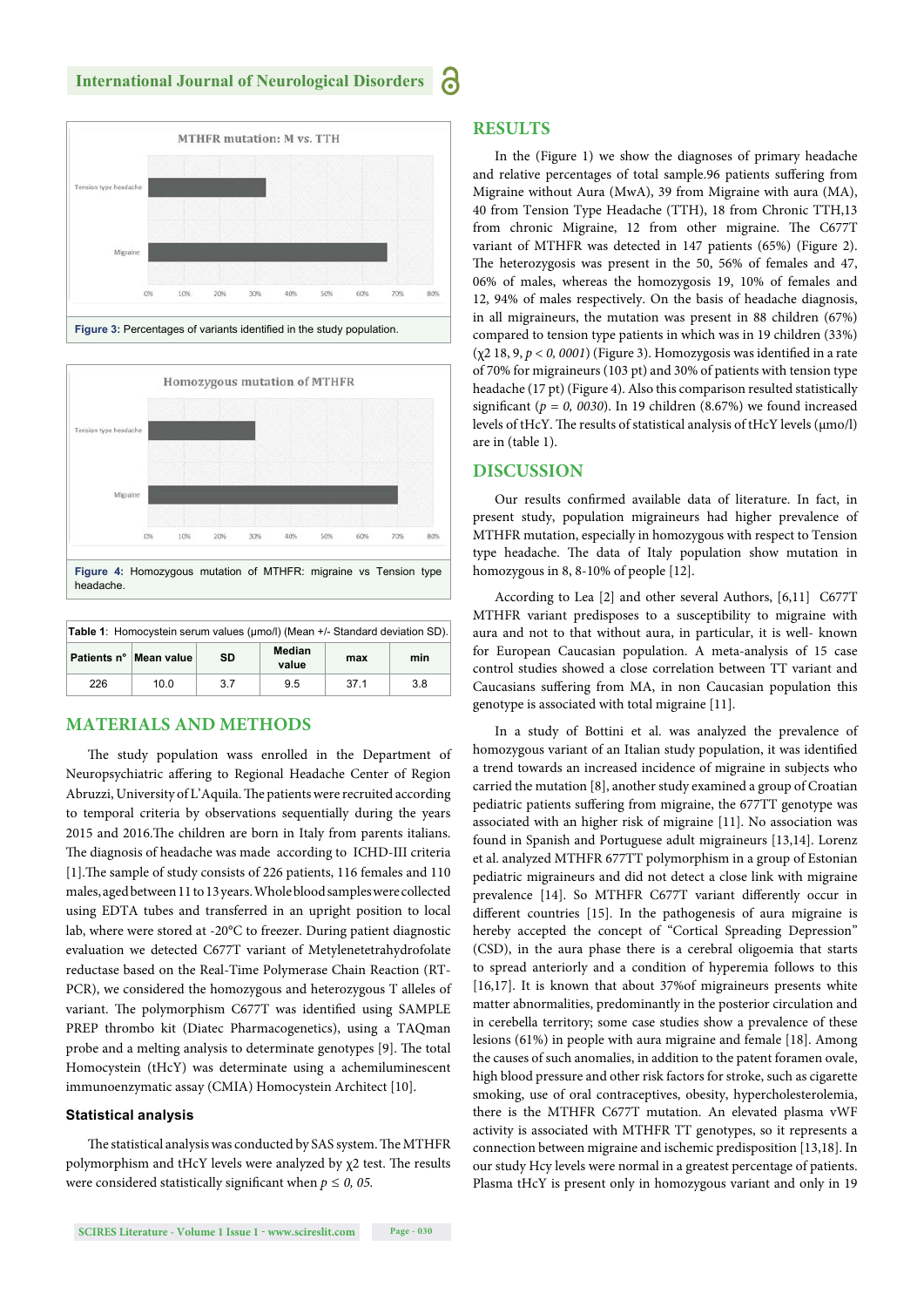#### **International Journal of Neurological Disorders** Ы

children .These results are partially in contrast with available data in literature. A case study conducted in pediatric patients suffering from stroke, confirms the presence of hyper homocysteinemia among the causal factors of stroke [19-21]. According to recent publications, migraine headache, especially those with aura, however, it could be conceived as the pathological mediator between the mutation and the phenotypic outcome of stroke [11,13]. In a study of Lea et al. on 52 patients suffering from aura migraine with increased levels of Homocystein, it was administered to patient's vitamin supplementation, as Homocystein levels decreased frequency and severity of migraine attacks declined [22]. In the trial of Di Rosa et al. on 16 children with MA and high levels of Homocystein the folic acid supplementation, induced the reduction of migraine attacks in 6 children and in 10 patients did not occur migraine attacks [23]. High levels of Homocystein are associated with vascular and endothelial damage and with cerebrovascular and cardiovascular disease; in particular, it has been assumed that hyperhomocysteinemia is involved in reducing brain blood flow and producing the depolarization wave defined as CSD. These facts associated with reduced oxygen transfer could act as trigger of migraine attack. The endothelial damage induced by high levels of Homocystein could decrease nitric oxide release and leads to the initiation and maintenance of migraine attacks [24].

#### **CONCLUSIONS**

In our study the frequency of migraine (158 pt) is higher than that of tension headache (58 pt) (71.83% versus 28.17%), in particular, the percentage of mutated migraine patients, both heterozygous and homozygous, is higher than that of patients with tension headache (103 vs 17 pt) (66.67% versus 33.33%). The rate of mutated homozygous migraineurs is significantly higher than that of tension headaches (70.37% vs 29.63%). In our patients Hcy levels are not increased. The common C677T polymorphism is associated with other pathologies. Numerous studies have shown the association between mutated MTHFR and migraine, especially with aura [24] and, in particular, the allele T and the TT genotype. Therefore, the role of folic acid metabolism in the pathogenesis of the headache seems relevant. Various studies, both in the population and in headache centers, have shown that migraine patients suffer from various co morbidities, particularly neurological, psychiatric and cardiovascular.. The study of co morbidities of migraine is extremely important from the pathogenetic point of view as well as diagnostic and therapeutic. It is also important to remember the correlation between mutation of MTHFR and neural tube defects, with increased spontaneous abortion and congenital malformations. It is now clear that this mutation involves the presence of low levels of folic acid and high levels of Homocystein. Hyperhomocysteinemia is a cause of endothelial dysfunction, trigeminal dysfunction and alteration of blood coagulability. The trigeminal cell injury causes inflammation with dilation of the brain vessels that are the basis of the migraine pain. High levels of Homocystein therefore increase predisposition to migraine. The endothelial oxidative damage, through the formation of super anions, leads to an increase in the likelihood of migraine and other vascular disorders, such as stroke. Foliate deficiency is associated with the destruction of nucleic acids, slow repair of DNA, and increased chromosomal rupture. All this has been confirmed by the fact that the folic acid supplement lowers Homocystein levels and reduces the frequency and severity of migraine [23,24]. Although the genetic condition and the resulting plasma abnormalities alone are insufficient to exacerbate the complex pathogenesis of organic lesions and migraine pathology, the allele may offer new possibilities for research and deeper investigation. Currently, migraine treatment is based on the administration of medications designed to manage and contain paroxysmal symptoms. In fact, although most times the therapy allows to mitigate the size and frequency of abscess episodes, many patients are not completely immune to rather debilitating complications. The hypothesis of introducing treatment strategies capable of interrupting chronic disease and of avoiding, at least in part, the irreversible outcome of encephalopathy, could lead to the substitution or integration of today's predominantly symptomatic therapies [23-26]. The optimization of neurological practice, rather than responding to a purely scientific need for progress, would imply a dramatic improvement in the quality of life of patients, consistent with the most noble and authentic purposes for which medicine has been established .

#### **REFERENCES**

- 1. International headache society. The international classification of headache disorders, 3rd edition (Beta version). Cephalalgia. 2013; 33: 629-808. https://goo.gl/BYLneE
- 2. Lea RA, Ovcaric M, Sundholm J, MacMillan J, Griffiths LR. The ethylenetetrahydrofolate reeducates gene variant C677T influences susceptibility to migraine with aura. BMC Med. 2004; 2: 3. https://goo.gl/KPKbCk
- 3. Frosst P, Blom HJ, Milos R, Goyette P, Sheppard CA, Matthews RG, et al. Candidate genetic risk factor for vascular disease: A common mutation in methylenetetrahydrofolate reductase. Nat Genet. 1995; 10: 111-113. https://goo.gl/DwKQJ5
- 4. Moll S, Varga EA. Homocysteine and MTHFR Mutations. C Circulation. 2015; 132: 6-9. https://goo.gl/aomPzA
- 5. Gasparini CF, Sutherland HG, Griffiths LR. Studies on the pathophysiology and genetic basis of migraine. Curr Genomics. 2013; 14: 300-15. https://goo.gl/Tnr6vo
- 6. Kowa H, Yasui K, Takeshima T, Urakami K, Sakai F, Nakashima K. The homozygous C677T mutation in the methylenetetrahydrofolate reductase gene is agenetic risk factor for migraine. Am J Med Genet. 2000; 96: 762- 764. https://goo.gl/8cwPF8
- 7. Lee MJ, Lee C, Chung CS. The Migraine-Stroke Connection Stroke. 2016; 18: 146-56. https://goo.gl/rVn2mR
- 8. Bottini F, Celle ME, Calevo MG, Amato S, Minniti G, Montaldi L et al. Metabolic and Genetic Risk Factors for Migraine in Children. Cephalalgia. 2006; 26: 731-737.
- 9. Endler G, Kyrle PA, Eichinger S, Exner M, Mannhalter C. Multiplexed mutagenically separated PCR: simultaneous single-tube detection of the factor V R506Q (G1691A), the prothrombin G20210A, and the methylenetetrahydrofolate reductase A223V (C677T) variants. Clin Chem. 2001; 47: 333-5. https://goo.gl/ntjSge
- 10. Refsum H, Grindflek AW, Ueland PM, Fredriksen A, Meyer K, Ulvik A, et al. Screening for serum total homocysteine in newborn children. Clin Chem. 2004; 50: 1769-84. https://goo.gl/8U1ttc
- 11. Oterino A, Valle N, Bravo Y, Muñoz P, Sánchez-Velasco P, Ruiz-Alegría C, et al. MTHFR T677 Homozygosis Influences the Presence of Aura in Migraineurs. Cephalalgia. 2004; 24: 491-494. https://goo.gl/RoQDtX
- 12. Rubino E, Ferrero M, Rainero I, Binello E, Vaula G, Pinessi L. Association of the C677T polymorphism in the MTHFR gene with migraine: a meta-analysis. Cephalalgia. 2009; 29: 818-825. https://goo.gl/ds1Hhw
- 13. Herak DC, Antolic MR, Krleza JL, Pavic M, Dodig S, Duranovic V, et al. Inherited Prothrombotic Risk Factors in Children With Stroke, Transient Ischemic Attack, or Migraine. Pediatrics. 2009; 123: 653-660. https://goo.gl/s9n1EJ
- 14. Ferro A, Castro MJ, Lemos C, Santos M, Sousa A, Pereira-Monteiro, et al. The C677T Polymorphism in MTHFR Is Not Associated with Migraine in Portugal. Dis Markers. 2008; 25: 107-113. https://goo.gl/KTBHjV